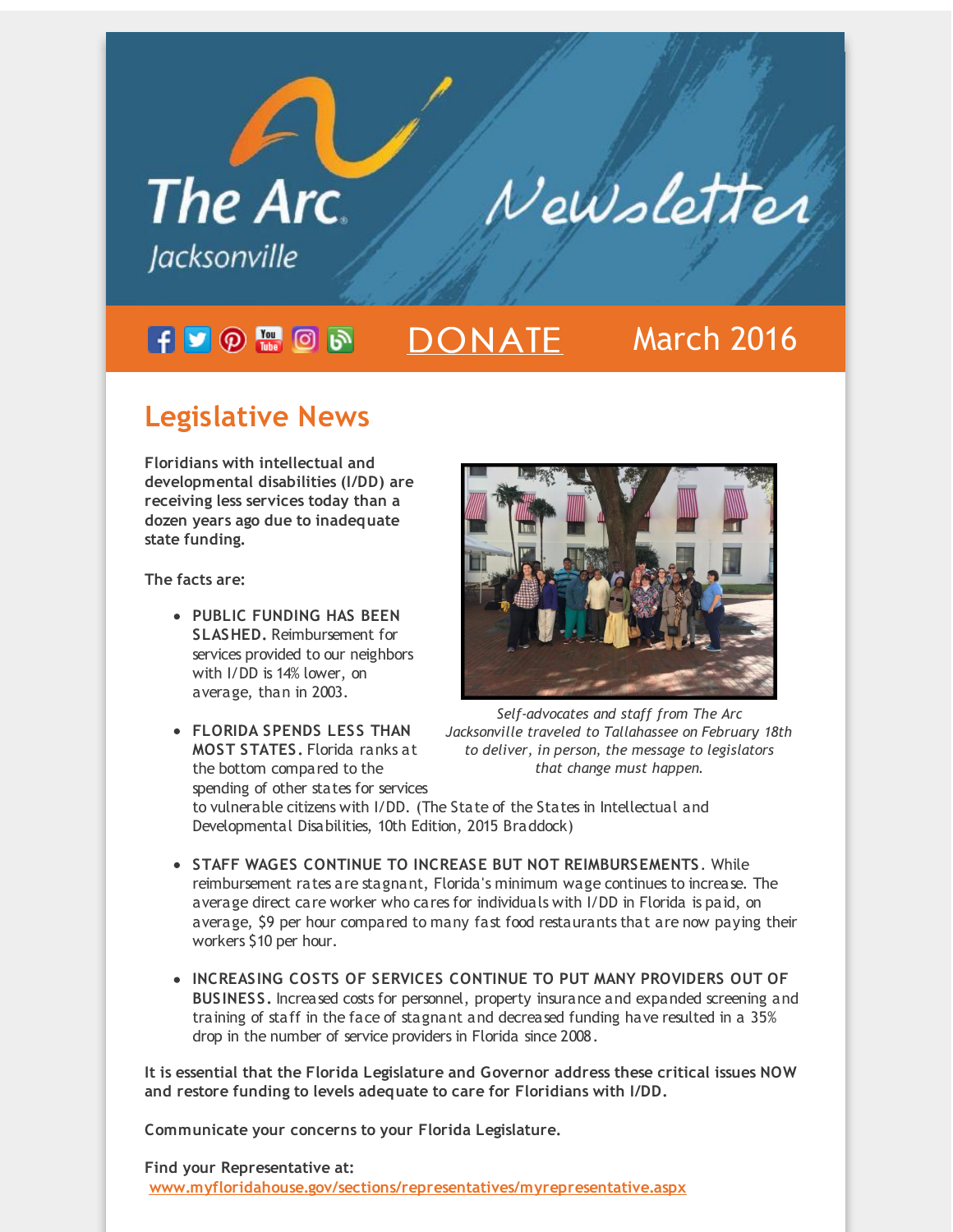**Find your senator at: [http://www.flsenate.gov/Senators/Find](http://r20.rs6.net/tn.jsp?f=001frGi3El6d3qnEy0aqnEPFXqjQd26AI5_7uHGwj6OSGL7MepQscddzr0gqhOaGEMz52LUi6ONHu0WJFt1kb3TLdLN60bMbPX8shEajdICiutUhLbxO8RNkNGQN1paURzVB81BH08eADcsyJB0FexpftRPOSYA7oNa2YeoOLl01DeI1VZAjQmLnOC6qb5nKKXRKiOnYaxJJF3Y-x9yWR4pYpvR4IG5pHZeBQdfVfqyQY0bHczYx2s9fx6-JjsXX68iHR9j27OxASGDFk6COGE1C2qRxtnqSnBwsnrax29YYMnA2pCT8VPNn9cTWEENTbZ5Jz-HbBsOm6JcW1b443-e3w==&c=&ch=)**



#### **Innovation Grant Awarded to The Arc Jacksonville**

The Arc Jacksonville recently received a \$195,000 innovation grant from the Board of Trustees of the Riverside Hospital Foundation for a program to advance the clinical training of nurses in serving the high-risk population of adults with intellectual and developmental disabilities (I/DD), a group traditionally underserved by healthcare providers.

**Click here to visit our blog and read more about the innovation grant awarded to The Arc [Jacksonville](http://r20.rs6.net/tn.jsp?f=001frGi3El6d3qnEy0aqnEPFXqjQd26AI5_7uHGwj6OSGL7MepQscddzoi9_pjni-Mt1brx-GV5skWEDIx3qBJN5q6rzfF5kfk_7-RH8rLpS-pHkMNoUqCCvzfoEXuiKRRXrMkgV9-zTbzNZjcb5R6BlqDtAz2vNBY_5Ixh92ud3K3YatRzH7p8qgosVLHiVip57dkFh7WOuk0b7JGpt_5Q1kE-nDsRZtI23A5zz4zq8ppP_EKlCE-TmGC_UGyxBS9QJPSTgv-5a-7ok6WC57g0PbzSXIsVJAnSSeWiutko8dt7CzX-RiWUkw3jMB7vvIvwaTypueuCw6m_1EtcE5MSVdaeVuCYOepPe-OoyblNho3nkjzNDrw3gw==&c=&ch=)**



# **The True Impact of Service**



*Katie (center) featured with participants at The Arc Jacksonville Valentine's Day Ball*

When Katie Shaneyfelt began volunteering with The Arc Jacksonville in October 2014 she had no idea it would be life changing. She started as a Club Arc volunteer at The Arc Jacksonville's Westside location, looking to fulfill volunteer hours needed for a course at Florida State College of Jacksonville.

Unlike previous volunteer experiences, once Katie completed her hours she continued to volunteer because she had fallen in love with the people. "I had never felt more at home. They became my best friends," she said.

**Click here to read more about Katie and her volunteer experience with The Arc [Jacksonville](http://r20.rs6.net/tn.jsp?f=001frGi3El6d3qnEy0aqnEPFXqjQd26AI5_7uHGwj6OSGL7MepQscddzlt84F_xKcCMH6P5O0Lh1sPKC9TL6ksXvqGFVS1ao106RSGgM9PmopXQEG82t6mYKEAVraMuP-ShLm4-3iNtiUkry5mHwDm2OkZWEt-wNN9nBSLT1ldhiBd1FwBAB5nosJX_fsdFCarr_cgL2rFvLmfo7RyeRR8y99FoTAZgc2TV9HP7nX5fvM67emPPFZR_VFRMD11-i_UxlLvKqs3ccCgoy4_yGbT6O819pRUnOnUazOSZcERRz2mCwt2ywb7CSU7zW49s9oovzE7VGms14-OIRXzZeWtZACjsgQFpDwTNi-pbvC9PxLI=&c=&ch=)**



### **Blake Bortles Establishes Foundation**

Jacksonville Jaguars quarterback Blake Bortles announced on February 22, 2016 the establishment of the Blake Bortles Foundation. Bortles explained that the charity was founded to support children with intellectual and developmental challenges in the pursuit of full, independent lives and other causes.

"We are grateful that Blake intends to donate his time and resources to helping people with I/DD.